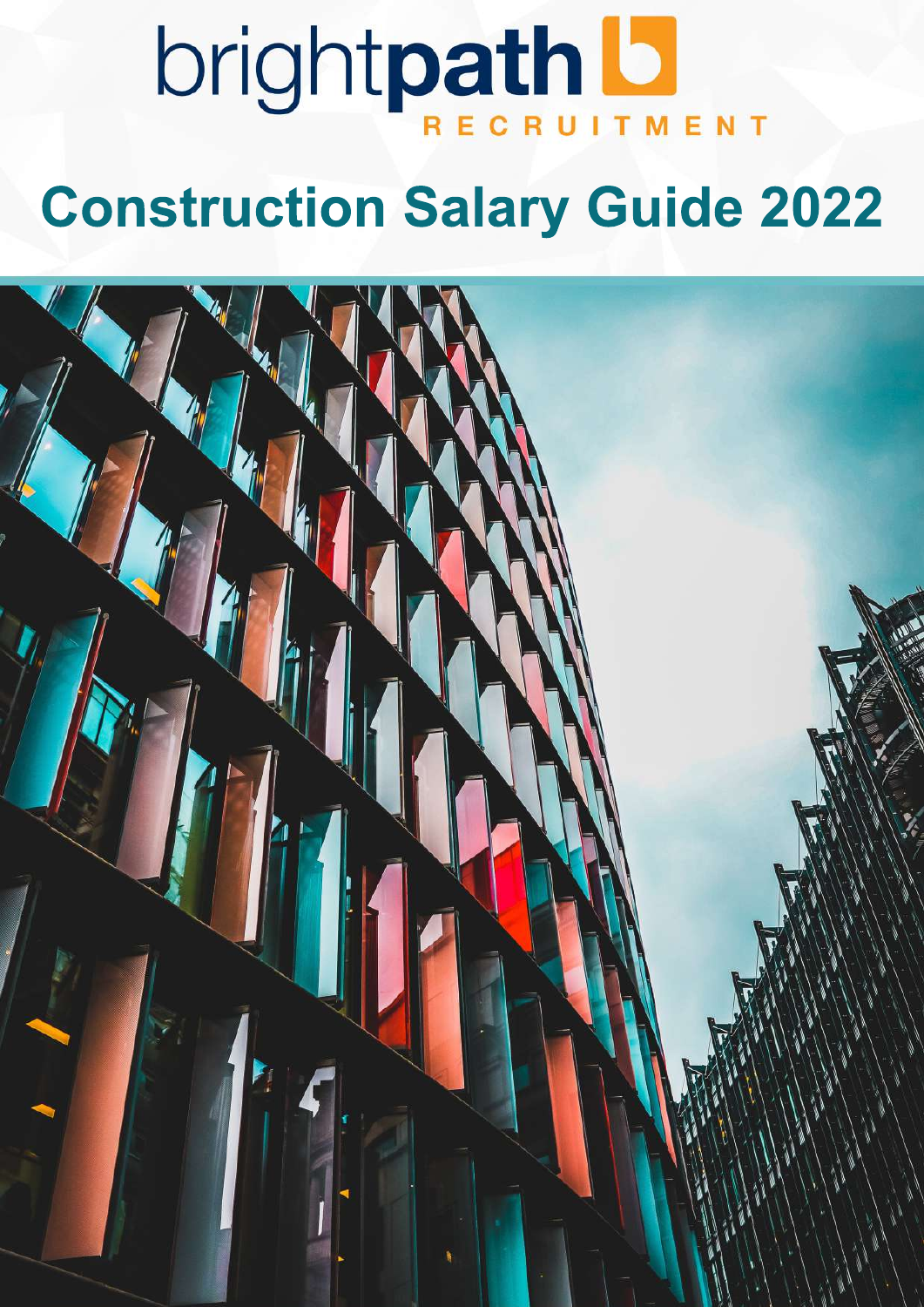## At Brightpath Recruitment, we help construction professionals to take the next step in their careers.

Our experienced consultants specialise in working with professionals at all levels, from graduates to senior managers, connecting them with employers that will support them as they fulfil their potential. Unrivalled connections within the construction industry allows us to offer opportunities in Ireland and throughout Europe on prestigious projects with large main contractors, premier developers and leading civil engineering firms. We have extensive experience of recruiting construction professionals for both permanent and contract positions and this has enabled us to deliver a service that provides expert career advice and facilitates your continued progression. From offices in Dublin and Sligo, our team are well placed to advise you on opportunities nationwide. Our track record of successfully placing people on iconic projects throughout Ireland is a testament to this.

The opportunity to take your career to the next level awaits, contact us to learn more.

## **Our Team**



Colm Costello Director



Seamus Dennison Director



Caroline O'Driscoll Director



**Elaine Sheridan** Director



Nicola Croke Senior Recruiter



Patrick Rigney Recruiter



**Rachel Devine** Recruiter



Shane Purcell **Trainee Recruiter** 



**Trevor Holton** Marketer/Trainer



Caroline Lynskey Finance Manager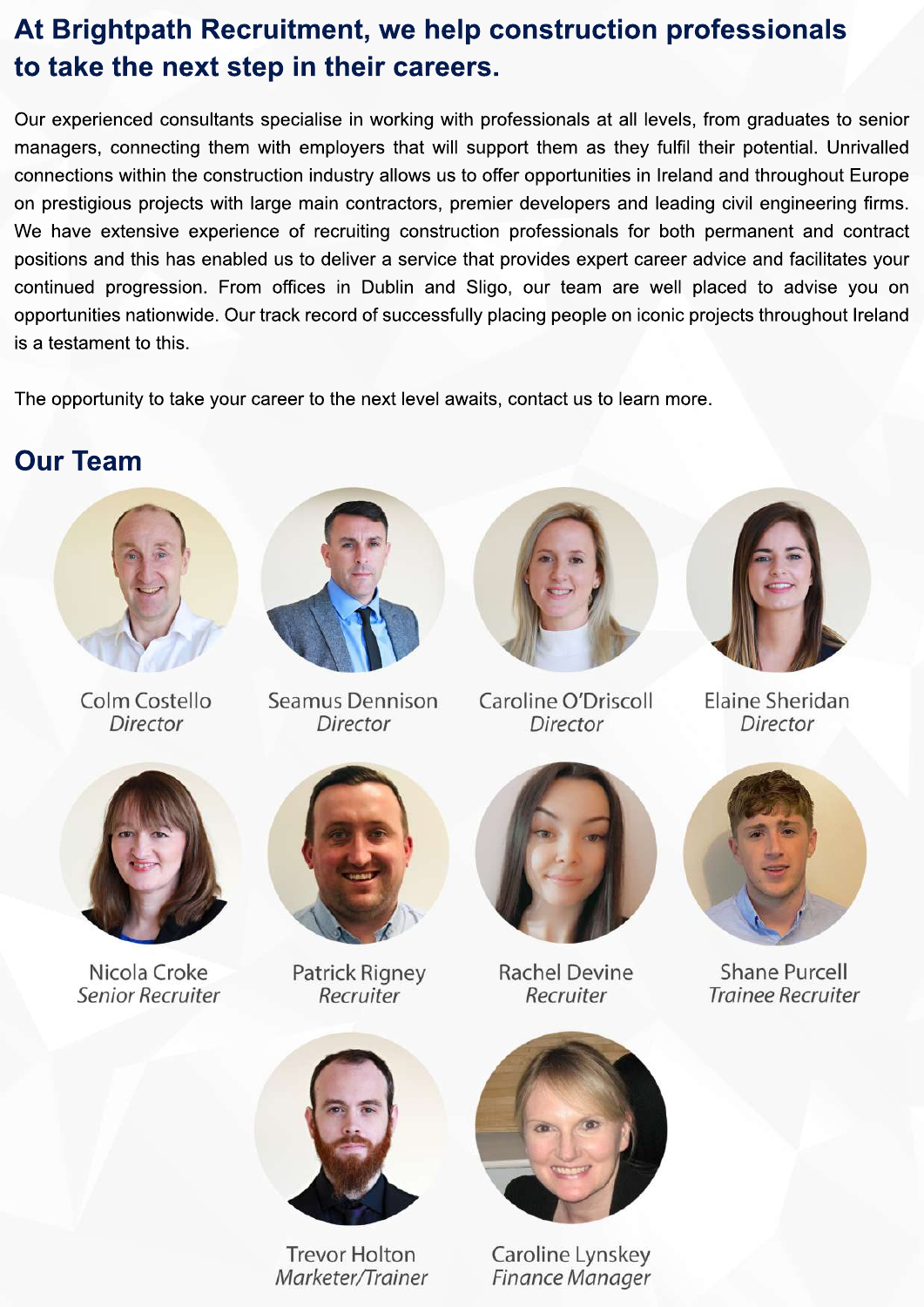# **Contents**

### **Salary Guide**

**Package Information Salary Forecast Construction Graduate** Site Clerk/Office Administrator Buyer/Purchaser Planner/Programmer **Estimator Quantity Surveyor** Engineer Building Services/M&E Safety Officer Foreman/Site Manager Project/Contracts Manager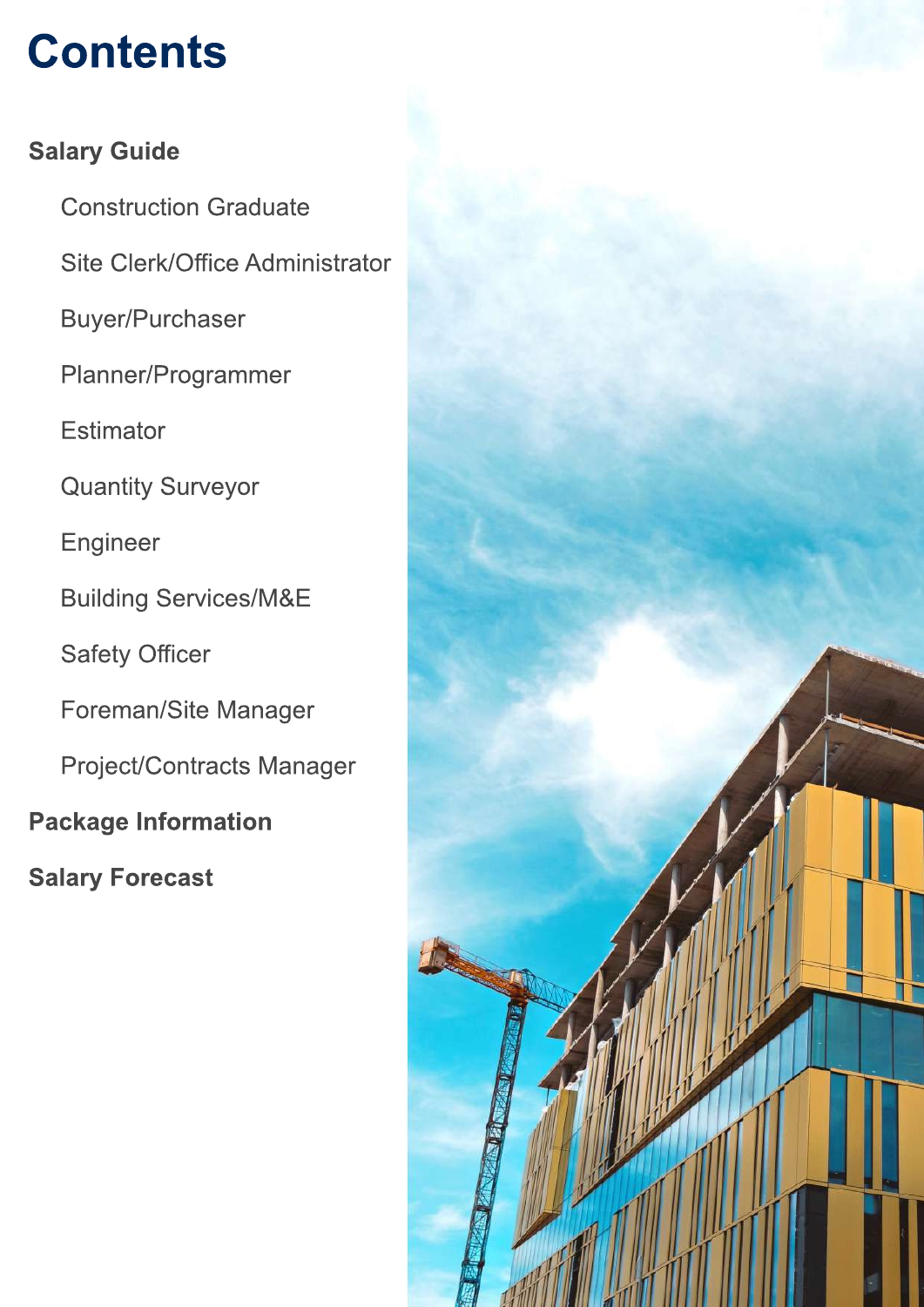# **Permanent Salary Ranges**

|                                        | <b>Dublin</b>                           | <b>Regional</b>                        |
|----------------------------------------|-----------------------------------------|----------------------------------------|
|                                        |                                         |                                        |
| <b>Construction Graduate</b>           |                                         |                                        |
|                                        | €30,000 - €35,000                       | €25,000 - €31,000                      |
|                                        |                                         |                                        |
|                                        |                                         |                                        |
| <b>Site Clerk/Office Administrator</b> |                                         |                                        |
| Junior                                 | €28,000 - €35,000                       | €26,000 - €32,000                      |
| Intermediate                           | €35,000 - €45,000                       | €32,000 - €40,000                      |
| Senior                                 | €45,000 - €55,000                       | €40,000 - €45,000                      |
|                                        |                                         |                                        |
|                                        |                                         |                                        |
| <b>Buyer/Purchaser</b>                 |                                         |                                        |
| Junior                                 | €30,000 - €40,000                       | €25,000 - €35,000                      |
| Intermediate                           | €40,000 - €55,000                       | €35,000 - €50,000                      |
| Senior                                 | €55,000 - €75,000                       | €50,000 - €65,000                      |
|                                        |                                         |                                        |
|                                        |                                         |                                        |
| <b>Planner/Programmer</b>              |                                         |                                        |
| Junior                                 | €35,000 - €45,000                       | €32,000 - €45,000                      |
| Intermediate<br>Senior                 | €45,000 - €70,000<br>€70,000 - €110,000 | €45,000 - €65,000<br>€65,000 - €90,000 |
|                                        |                                         |                                        |
|                                        |                                         |                                        |
| <b>Estimator</b>                       |                                         |                                        |
| Junior                                 | €32,000 - €45,000                       | €28,000 - €40,000                      |
| Intermediate                           | €45,000 - €70,000                       | €40,000 - €55,000                      |
| Senior                                 | €70,000 - €100,000                      | €55,000 - €80,000                      |
|                                        |                                         |                                        |
|                                        |                                         |                                        |
| <b>Quantity Surveyor</b>               |                                         |                                        |
| Junior                                 | €32,000 - €45,000                       | €30,000 - €35,000                      |
| Intermediate                           | €45,000 - €60,000                       | €35,000 - €45,000                      |
| Project                                | €60,000 - €80,000                       | €45,000 - €60,000                      |
| Senior                                 | €80,000 - €110,000                      | €60,000 - €85,000                      |
|                                        |                                         |                                        |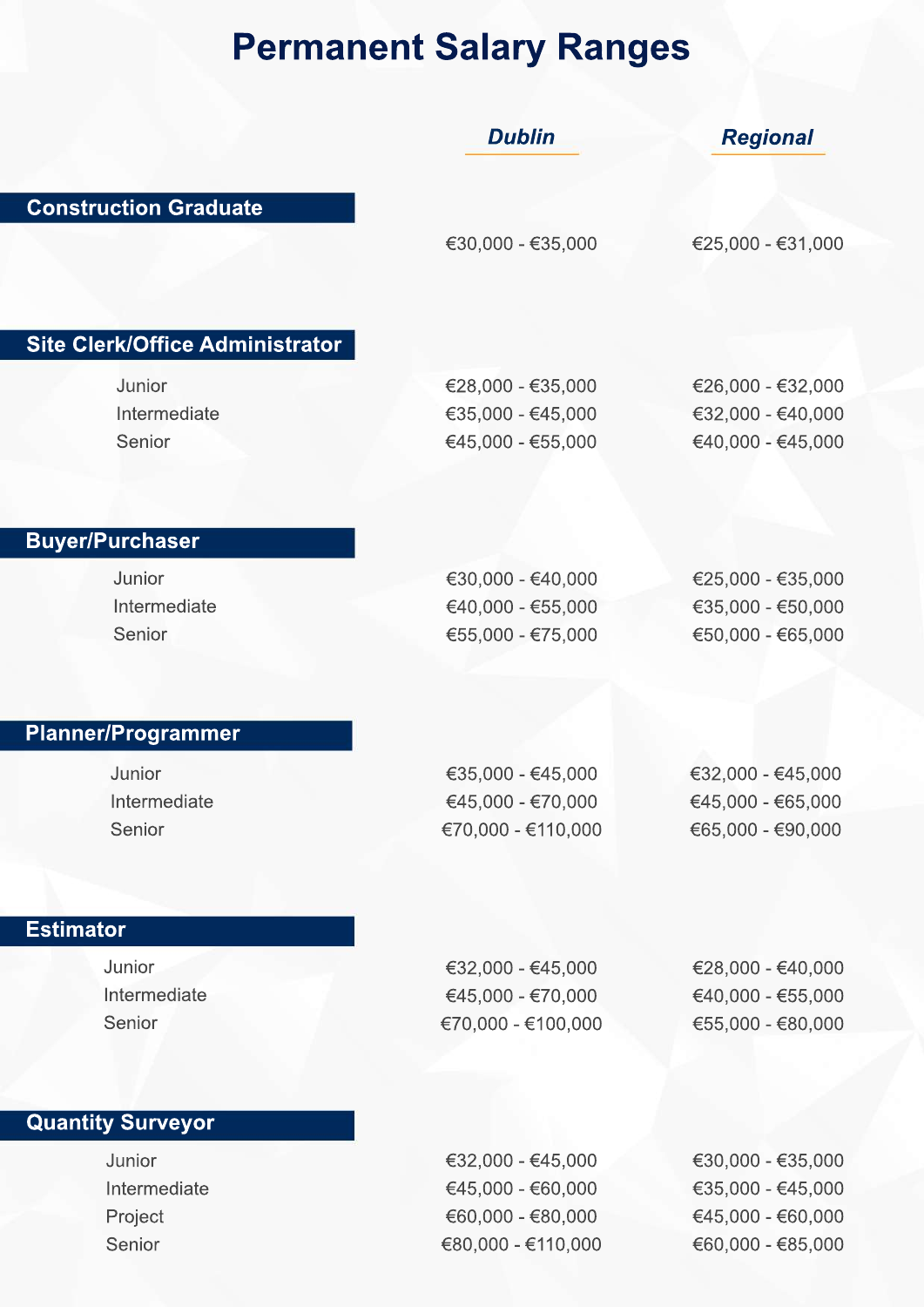## **Permanent Salary Ranges**

| <b>Dublin</b>     | <b>Regional</b>   |
|-------------------|-------------------|
|                   |                   |
| €32,000 - €40,000 | €30,000 - €35,000 |
| €40,000 - €60,000 | €35,000 - €50,000 |
| €60,000 - €75,000 | €50,000 - €65,000 |
|                   |                   |

#### **Building Services/M&E**

Junior Intermediate Senior

€32,000-€50,000 €50,000-€70,000 €70,000-€85,000 €30,000-€40,000 €40,000-€55,000 €55,000-€80,000

#### **Safety Officer**

Junior Intermediate Senior

€30,000-€40,000 €40,000-€60,000 €60,000-€75,000 €30,000-€35,000 €35,000-€45,000 €45,000-€65,000

#### **Foreman/Site Manager**

Foreman **Finishing Foreman Site Manager** Senior Site Manager €65,000-€70,000 €65,000-€70,000 €70,000-€75,000 €72,000-€80,000

€55,000-€60,000 €55,000-€60,000 €60,000-€65,000 €65,000-€70,000

#### **Project/Contracts Manager**

Project Manager Senior Project Manager **Contracts Manager** Senior Contracts Manager/ **Project Director** 

€85,000-€95,000 €95,000-€105,000 €100,000-€115,000

€120,000-€140,000

€75,000-€85,000 €85,000-€95,000 €90,000-€105,000

€100,000-€120,000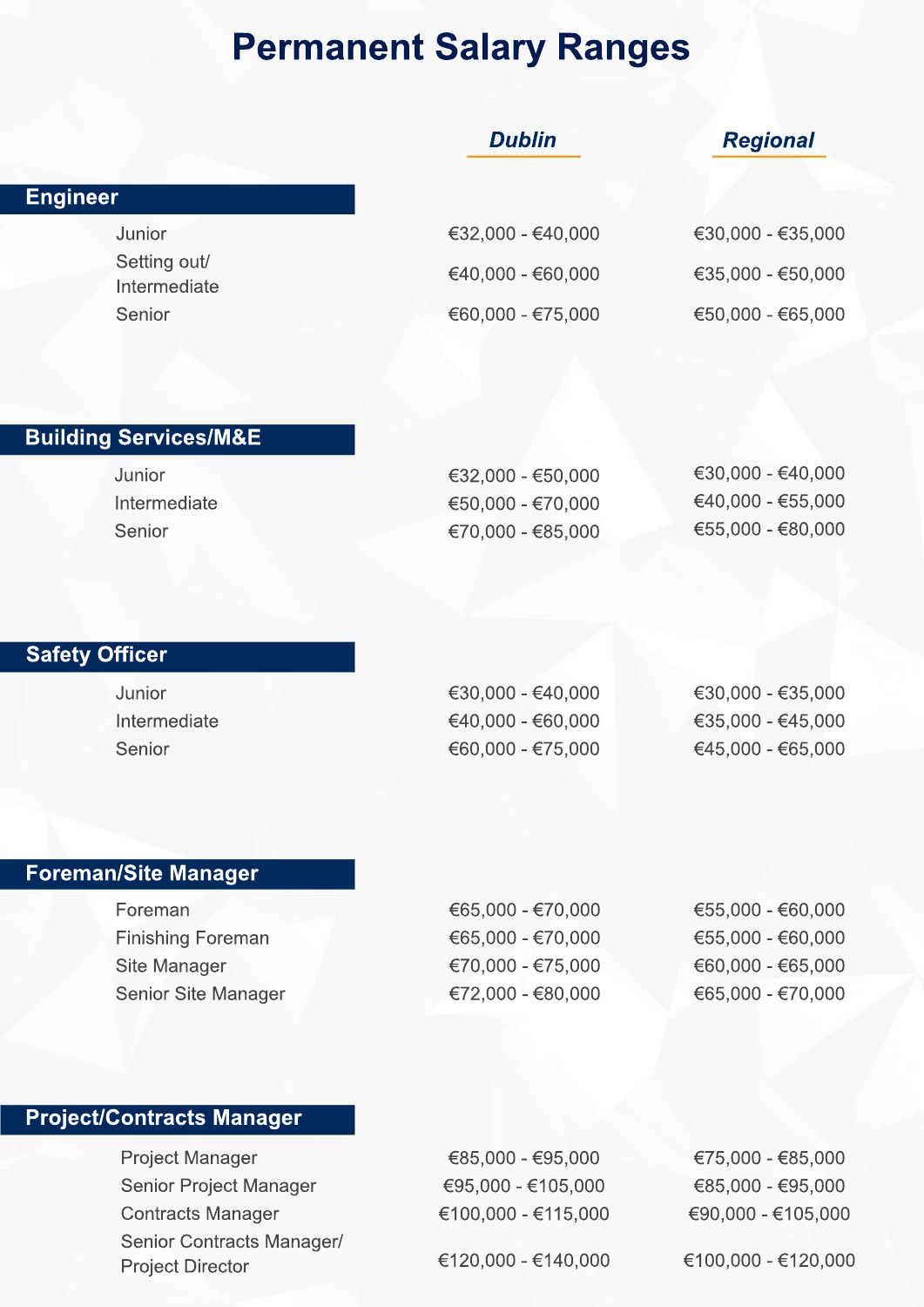# **Package Information**

#### **Buyer**

*Junior:* Pension<sup>1</sup>, Health Insurance<sup>2</sup> *Intermediate:* Pension<sup>1</sup>, Health Insurance<sup>2</sup> *Senior:* Pension, Health Insurance<sup>2</sup>

#### **Planner**

*Junior:* Pension<sup>1</sup>, Health Insurance<sup>2</sup> *Intermediate:* Transport<sup>3</sup>, Pension<sup>2</sup>, Health Insurance<sup>2</sup> *Senior:* Transport<sup>3</sup>, Pension

#### **Estimator**

*Junior:* Pension<sup>1</sup>, Health Insurance<sup>2</sup> *Intermediate:* Pension<sup>1</sup>, Health Insurance<sup>2</sup> *Senior:* Pension, Health Insurance<sup>2</sup>, Bonus

#### **Quantity Surveyor**

*Junior:* Pension<sup>1</sup>, Health Insurance<sup>2</sup> *Intermediate:* Transport<sup>3</sup>, Pension<sup>1</sup>, Health Insurance<sup>2</sup> Senior: Transport<sup>3</sup>, Pension, Health Insurance<sup>2</sup>, Bonus

#### **Engineer**

*Junior:* Pension<sup>1</sup>, Health Insurance<sup>2</sup> *Intermediate:* Transport<sup>3</sup>, Pension<sup>1</sup>, Health Insurance<sup>2</sup> Senior: Transport<sup>3</sup>, Pension, Health Insurance<sup>2</sup>

#### **Building Services Engineer**

*Junior:* Pension<sup>1</sup>, Health Insurance<sup>2</sup> *Intermediate:* Pension<sup>1</sup>, Health Insurance<sup>2</sup> *Senior:* Transport<sup>3</sup>, Pension, Expenses, Health Insurance<sup>2</sup>

#### **Safety Officer**

*Junior:* Pension<sup>1</sup>, Health Insurance<sup>2</sup> *Intermediate:* Transport<sup>3</sup> (if multi-site), Pension<sup>1</sup>, Health Insurance<sup>2</sup> Senior: Transport<sup>3</sup> (if multi-site), Pension, Health Insurance<sup>2</sup>

#### **Foreman/Site Manager**

Transport<sup>3</sup>, Pension<sup>1</sup>, Health Insurance<sup>2</sup>

#### **Project/Contracts Manager**

Transport<sup>3</sup>, Pension, Health Insurance<sup>2</sup>, Bonus

<sup>1</sup> Pension is normally 5% of salary and is applicable after 6-months probation.

<sup>2</sup>Health insurance can include disability allowance, death in service & income *protection.Notallcompaniesprovidehealthinsuranceandthosethatdomaynot* offer all of the aforementioned elements.

<sup>3</sup>Transport can be in the form of a passenger vehicle, commercial van or an *allowance.*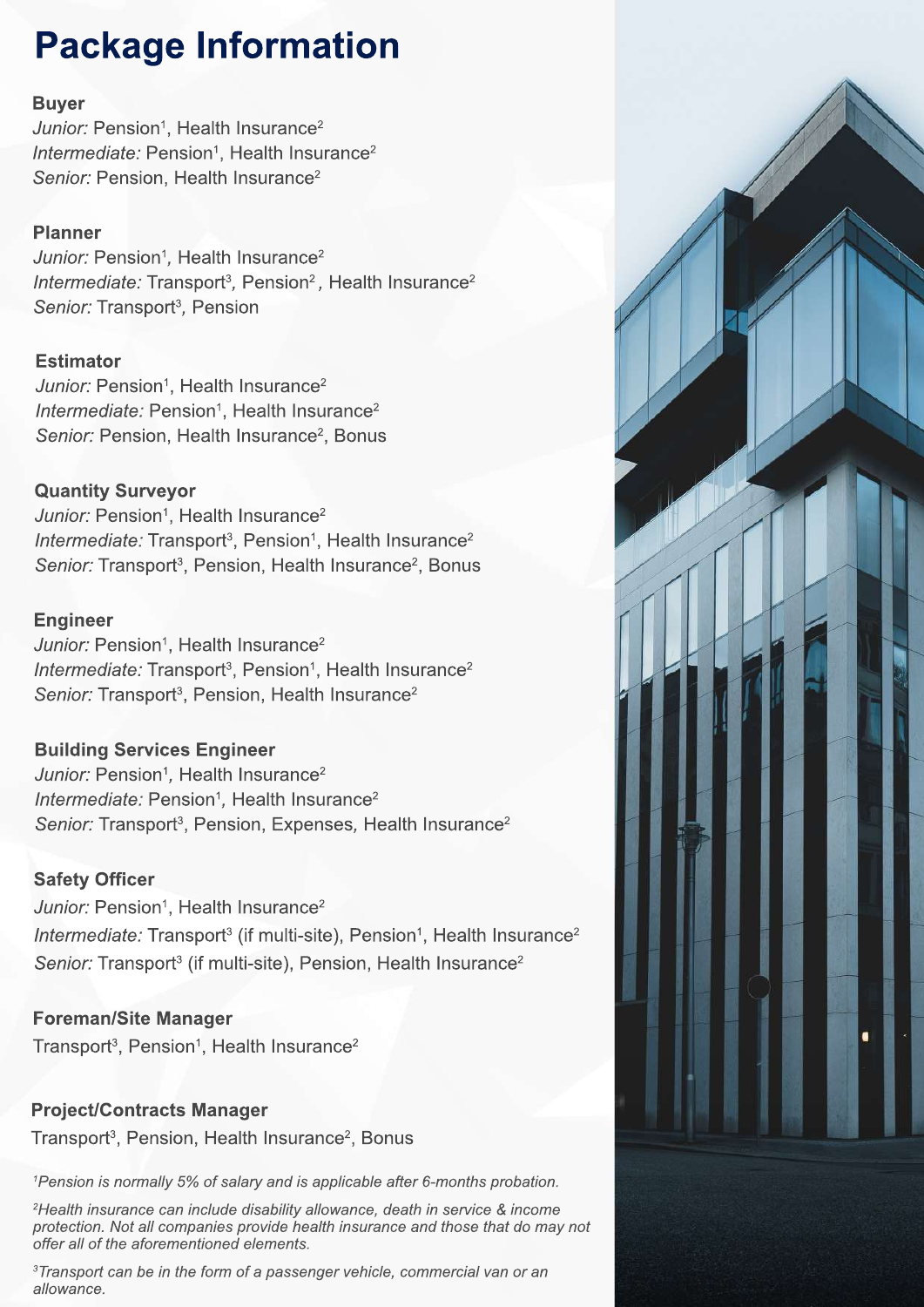# **Salary Forecast**

With society now fully reopened in Ireland, it is anticipated that activity in the construction sector will continue to accelerate. Throughout the latter months of 2021, companies increased their rate of hiring and this is a trend that is set to continue. The high demand for professional staff ensures a candidate driven market in 2022. This should lead to increased opportunities for more competitive salaries, continued professional development and career progression to become available to people in the job market.

#### **Remote working**

There continues to be a strong desire from people in the job market to maintain remote working opportunities going forward. This is due to traditionally office-based employees becoming adapted to working from home and is generally being facilitated by most companies for staff that are usually office-based. This is not applicable to site-based staff.

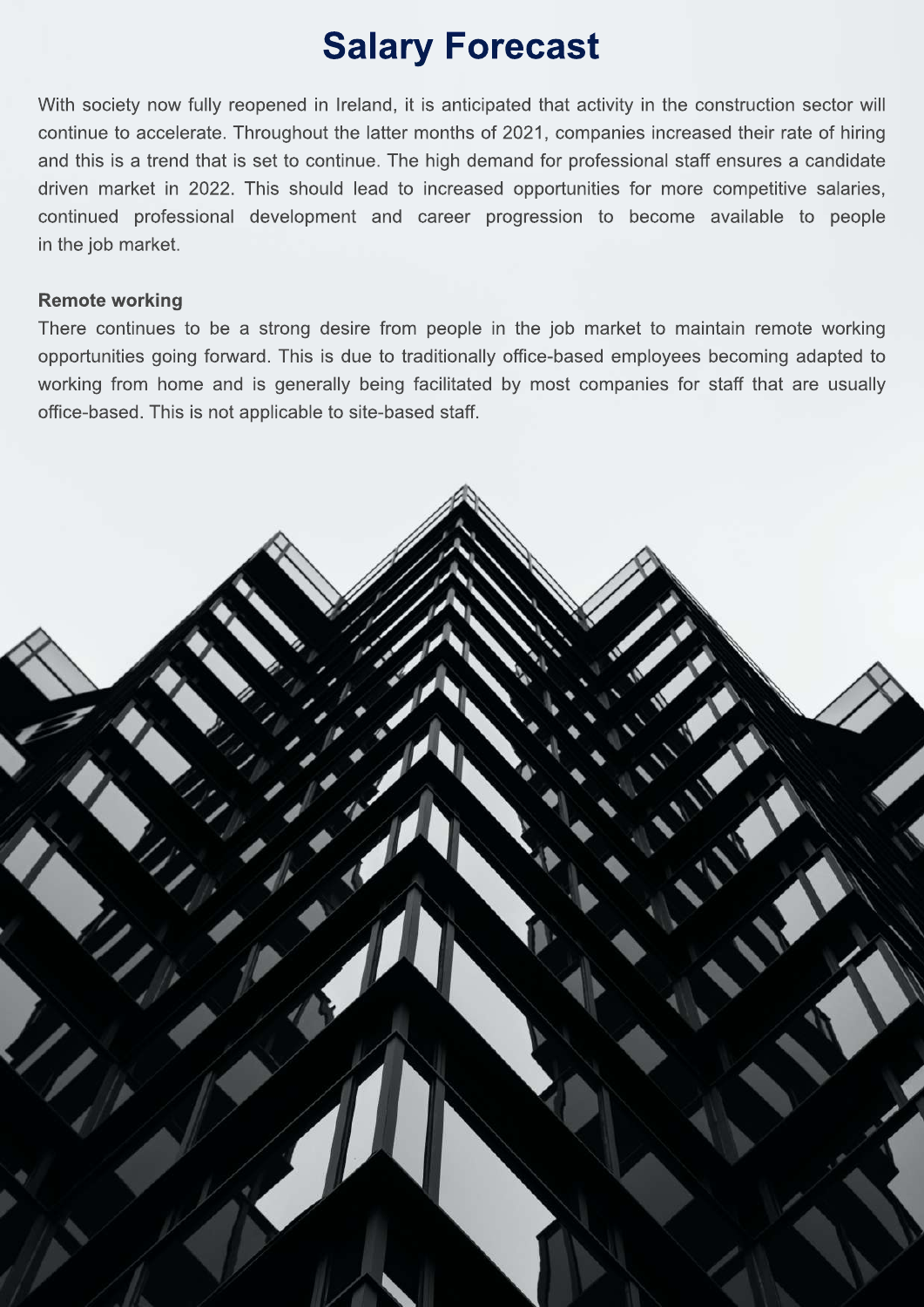# Not looking for a new role but know someone that is?

# **Getupto€1000for** referring a friend **\***

**\*Termsandconditionsapply.Contactusformoreinformation**